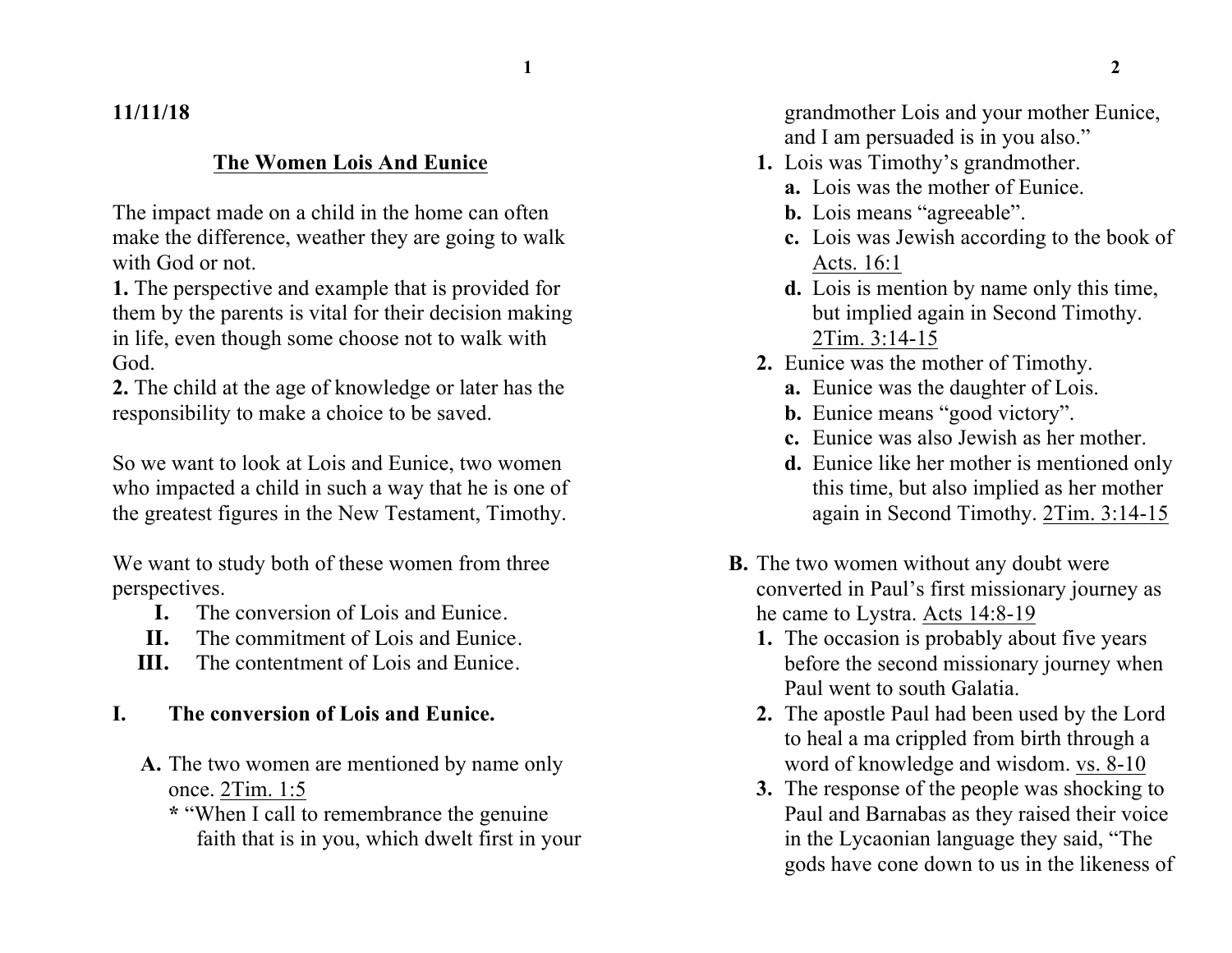men", calling Barnabas Zeus and Paul." Hermes because he was the chief speaker. vs. 11-12

- **a.** The story of the gods Zeus and Hermes was told, who came down and no one was hospitable to them except one Philemon and his wife.
- **b.** The result was that the gods wiped everyone out except both of them.
- **c.** Both of them were made guardians of the temple and turned into two great trees when they died.
- **d.** Zeus is the Roman name for the Greek god Jupiter and Hermes for Mercury.
- **4.** The priest of Zeus not wanting the same thing to happen again preceded to make sacrifice to appease them. vs. 13-18
	- **a.** The apostles in sharp contrast hearing that they tore their clothes, expressing grief over their perception. vs. 14
	- **b.** The apostles cried out that they were mere men with the same nature as they. vs. 15a-d
		- **1)** Peter said the same thing to Cornelius. Acts 10:26
		- **2)** The angel told John not to worship him but God, for he was his servant. Rev. 19:10; 22:8
	- **c.** They declared that they were preaching to them that they should turn from those vain things t the living God, who made

heaven, earth, the sea and all that is in them. vs. 15e-I; 1Thess. 1:10

- **\*** Paul relates to them on their level of understanding about God, nature! Acts 17:30
- **1)** Pantheism is the worship of God through everything, all is God.
- **2)** Polytheism the worship of many gods.
- **3)** Animism the worship of God through nature.

**\*** But creation and conscience is not enough for salvation, it only makes a person inexcusable regarding the existence of God. Rom. 1:19-20

- **d.** They declared that in past generations God allowed all nations to walk in their own ways. vs. 16; Gal. 4:4
- **e.** They declared the same God did not leave himself without a witness in that He showed His goodness by doing good to all of man kind, providing rain, fruitful seasons, food and gladness. vs. 17
- **f.** They could scarcely be restrained from their pagan idolatry! vs. 18
- **5.** The outcome was unpredictable. vs. 19-20
	- **a.** The Jews from Antioch were so resentful and enraged at Paul for preaching the Gospel that they traveled 90 miles from Antioch to Iconium. vs. 19
		- **1)** They persuaded the multitudes to stone Paul.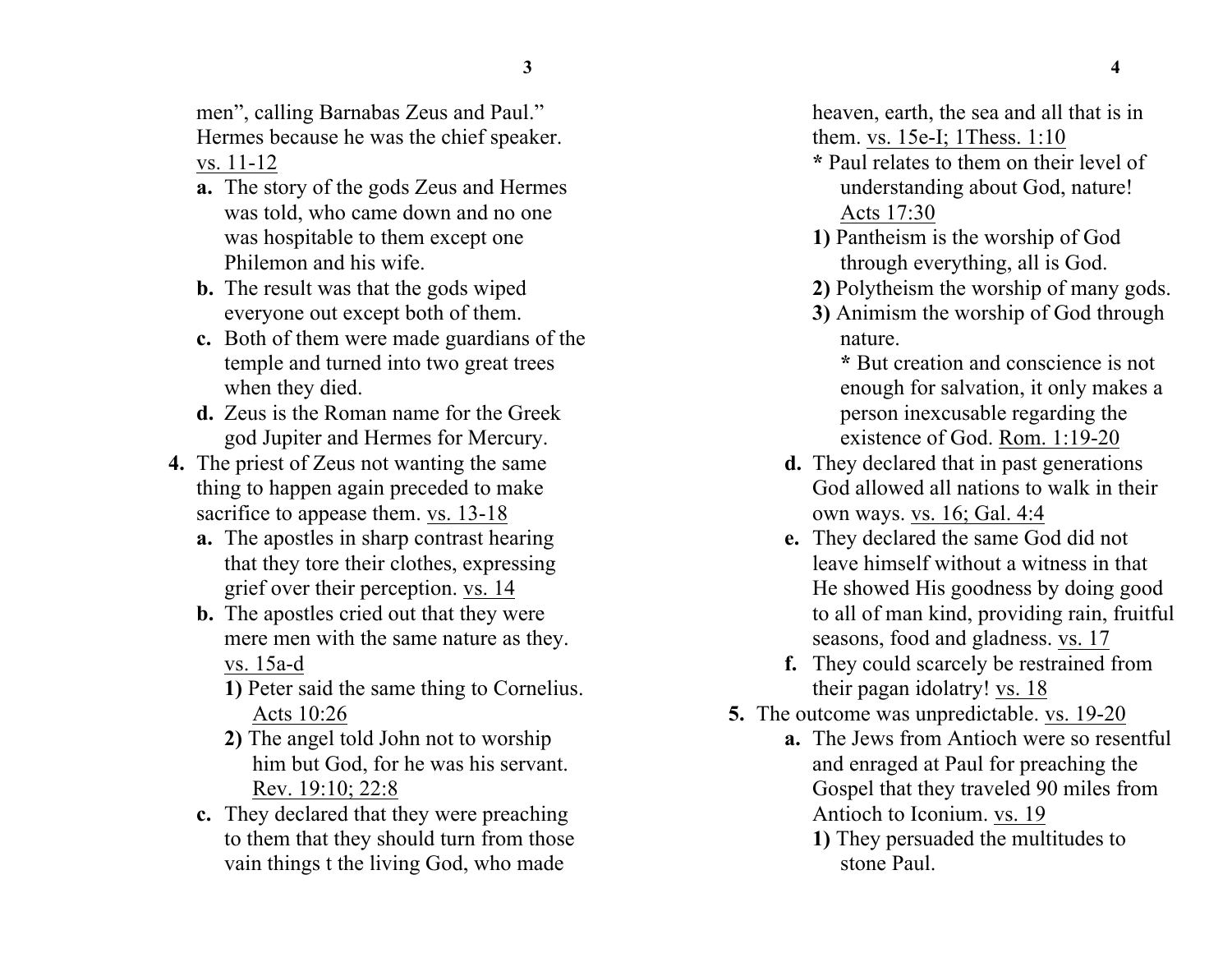- **2**) They dragged him out of the city,
- supposing he was dead. 2Cor. 12:1-6
- **b.** The disciples gathered around Paul's body. vs. 20
	- **1)** He arose and went back into the city. vs. 20
	- **2)** The next day he and Barnabas left to Derbe, about 20 miles south-east.
	- **3)** The young man Timothy could of very well been present to witness this very stoning.
	- **4)** The city was the frontier city of Galacia, near the home of Paul. **\*** Through the stoning of Stephen Paul was marked for salvation, through Paul's stoning at Lystra Timothy perhaps came to salvation.
- **C.** The two women were residence of Lystra. Acts 16:1
	- **\*** The occasion is the apostle Paul's second missionary journey as he has come to Derbe and Lystra. vs. 1a
	- **a.** The city was made a Roman colony by Augustus in B. C. 25.
	- **b.** It was twenty miles south-west of Icomium.
	- **c.** Antioch was about 110 or so miles connected by a military road.
	- **d.** The city was a province of Galatia.
- **e.** The apostle Paul and Silas had come to deliver the decrees of the church council to free the gentiles from the rituals of the Law. Acts 16:4
- **4.** Timothy is said to be a disciple. vs. 1b-c
	- **a.** The word disciple means a student of pupil.
	- **b.** The foundation was as a disciple of Judaism.
- **5.** Timothy was the son of a Jewish woman, his mother Eunice who believed in the Lord Jesus. vs. 1d
	- **\*** His name Timothy means "one who honors God"
- **6.** Timothy is placed in contrast to his father who did not believe in Jesus.
	- **a.** He was the son of a mixed marriage.
	- **b.** His father was Greek and some point out the tense indicates his father was already dead.
- **7.** Timothy's mother Eunice and her mother Lois compromise in their faith as Jewish women.
	- **a.** No Jew was to be married to a Gentile.
	- **b.** No Jew was to allow their sdaughter or son to begin a relation with a Gentile.
	- **c.** Weather Timothy's father was insincere in his commitment that resulted in the marriage, we do not know?
	- **d.** Or the presupposition he would believe after they were married, we do not know.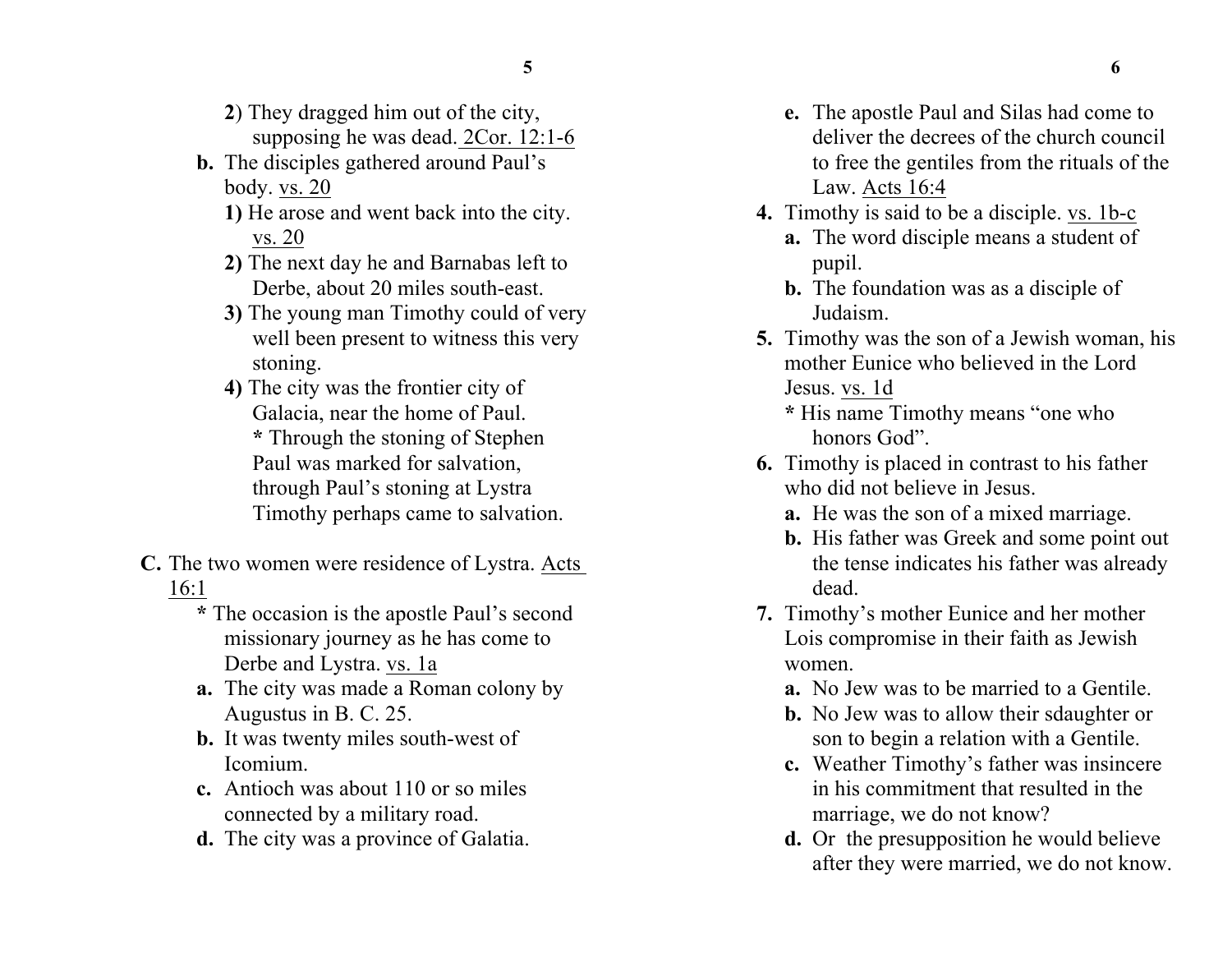**e.** The outcome was a divide home.

#### **Illustration**

It has been said, "He who provides for this life, but takes no care for eternity, is wise for a moment, but a fool forever". #5393

#### **Application**

**1.** The majority of people are saved out of the world having lived in the world for a good number of years and their lives are filled with consequences of bad decisions and selfish living. Eph. 2:1-2

**2.** The people that are saved from within the church being children of saved parents can and do often compromise and have to live with the consequences of reaping and sowing to their fleshly choices. Gal. 6:7-8

**3.** The greatest compromise in the church is being unequally yoked with unbelievers throwing away their sexual purity or marrying a non-believer. 2Cor. 6:14- 16

**4.** The gospel is the only thing that renews and restores a person from their sins and the destruction in their lives. 2Cor. 5:17

### *The conversion of Lois and Eunice was through the gospel!*

**II. The commitment of Lois and Eunice.**

- **A.** The mother of Timothy, Eunice had been faithful to raise her son in the faith despite her compromise. Acts 16:2-3
	- **1.** Timothy was well spoken of by the brethren, those who knew and walked with God. vs. 2
		- **a.** Timothy's witness was not limited to his own town, but to those who were at Lystra and Iconium.
			- **1)** The woman Eunice had taught the Scriptures to her son Timothy from his youth. 2Tim. 3:15; Deut. 6:4-9, 11:19-20
			- **2)** He had been committed enough to walk with God in the midst of the paganism, present even in his home.
			- **3)** He had purpose in his heart as Daniel to not defile himself with the things of the world.
		- **b.** Timothy at this point had a good reputation as a Christians.
	- **2.** Timothy in the eyes of Paul was the perfect young man to disciple in the ministry of the gospel. vs. 3
		- **a.** Paul wanted to take Timothy with him.
		- **b.** Paul took Timothy and circumcised him due to the Jews who knew his father was a Gentile.
			- \* Paul always going to the Jews n their synagogues first knew the objections and trouble it would cause him to be heard.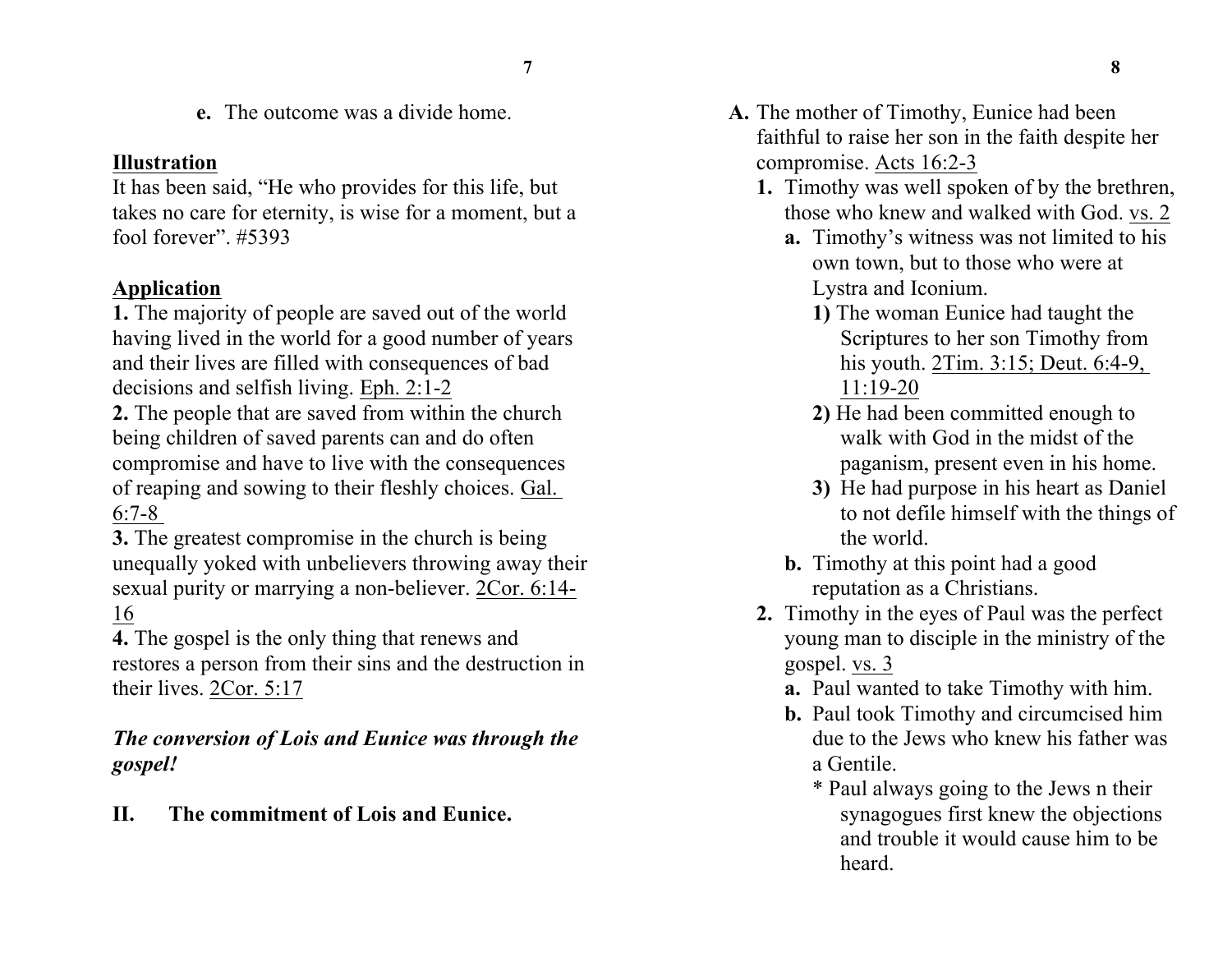- 
- **B.** The transmission of the faith by Lois and Eunice was the result of a godly heritage that now resided in Timothy. 2Tim. 1:5
	- **1.** The word remembrance "hupomnesis" speaks of an act of recollection which is excited by a person or thing not the word "anamnesis" related to self originated thought. vs. 5a
	- **2.** The quality of Timothy's faith is described by the word genuine. vs. 5a
		- **a.** The word genuine "anupokritos" means unpretentious, unhypocritical faith that is actively trusting and depending on God through His Word and Holy Spirit in obedience to deny self and please God and do His will.
		- **b.** The word comes from the word for an actor on the stage or theatre who would present themselves to the audience as someone other than their own person by the wearing of a mask.
		- **c.** The faith of Timothy is said to be unmasked and without hypocrisy, it was authentic.
	- **3** The genuine faith was first found in his grandmother Lois and then in his mother Eunice. vs. 5b
		- **a.** The word dwelt "enoikeo" means to dwell in one and influencing him for good.
- **a.** The word "oikos" means "a home".
- **b**. The word "en" means in or upon.
- **c.** The word "oikeo" means to live at home. **1)** The word is used of the Holy Spirit in us. Rom. 8:11
	- **2)** The word is used of God in us. 2Cor. 6:16
	- **3)** The word is used of the word of God in us. Col. 3:16
- **4.** The confidence of Paul is that the same faith dwells in Timothy also. **\*** He uses the same word regarding his trust and confidence in Christ. 2Tim.
	- 1:12; Phil. 1:6
- **C.** The faithfulness of Timothy's mother and grandmother were brought to the mind of Timothy by Paul. 2Tim. 3:14c-15
	- **1.** Timothy Knew and was assured from whom he had learned the truth of the gospel. vs. 14c
		- **a.** The word "whom" is plural.
		- **b.** Paul had already mentioned the fact that his Grandmother Lois and his mother Eunice had genuine faith which was imparted to him. 1Tim. 1:5
		- **c.** Paul certainly has to include himself.
		- **d.** Knowing the character and reputation of his Grandmother, Mother and Paul, he was able to trust them.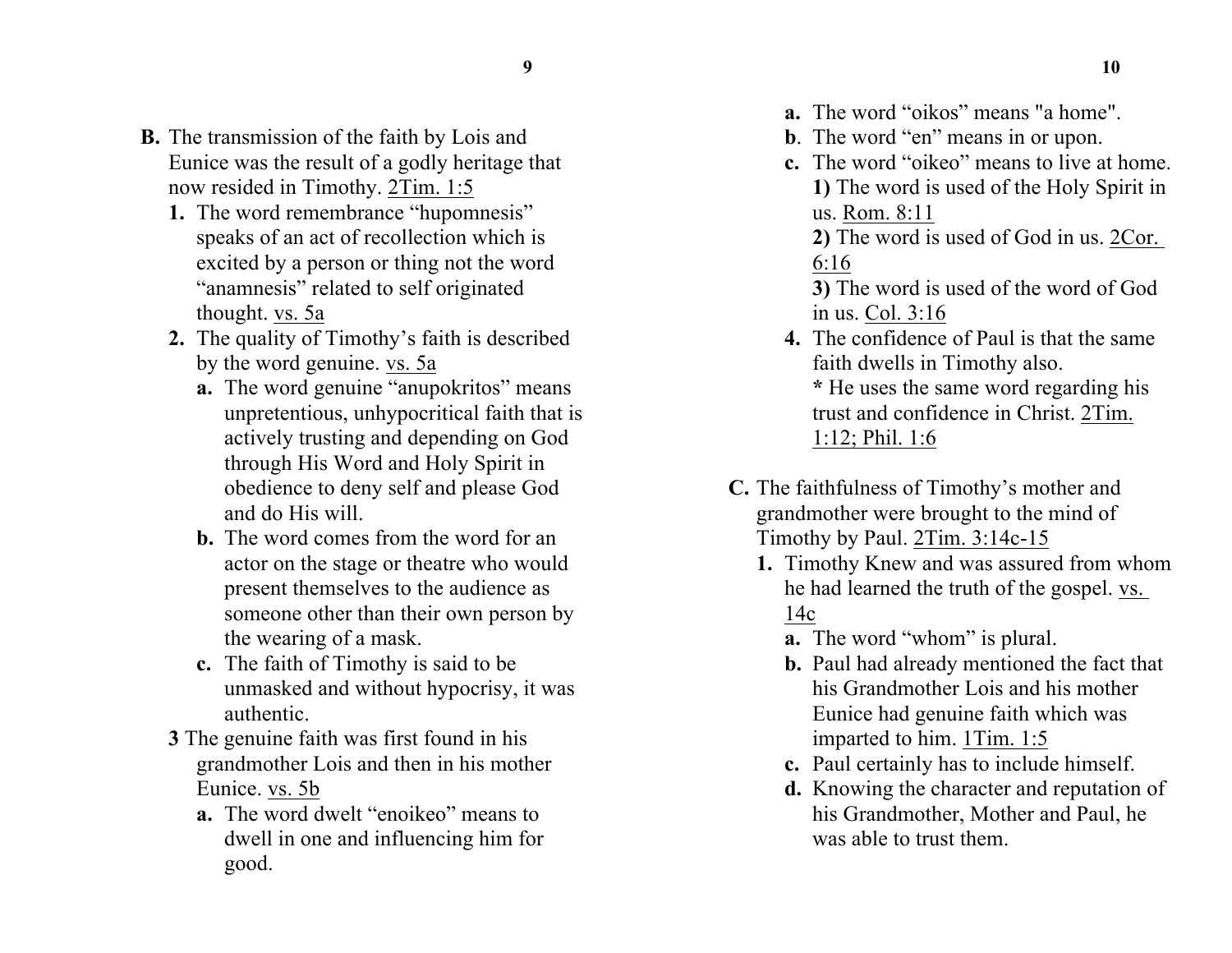- **2.** Timothy knew the Scriptures from a child. vs. 15a
	- **a.** The word childhood "brephos" can means an unborn child an infant or a young child and is used in these three way in the New Testament.
		- **\*** The meaning in our context is from a young age when instruction begins.
	- **b.** The Scriptures "hieros gramma" mean the sacred writings, documents or records and is used in these three way in the New Testament.
		- **1)** The meaning in our text is the Inspired revelation of God's word to man and appears in various forms of the word. Matt. 21;42; Lk. 24:27; Jn. 5:39, 47
		- **2)** The apostle is referring to the Old Testament Scripture primarily.
		- **3)** The epistle of Peter records that Paul's writings were already considered "Holy Scripture". 2Pet. 3:15
		- **4)** Paul joined the New Testament with Old Testament and calls them Scriptures. 1Tim. 5:17-18 **\*** In our next study we will look at this more in dept. vs. 16-17

### **Illustration**

Millet who captivated the art-loving world had a godly grandmother. Just as he was leaving home for Paris to be a student, she said, "I would rather see you dead than unfaithful to God's commands."

Just as he was coming to be known as one of he greatest painters of his day, her influence could be seen in every picture he put on canvas. She kept reminding him, "Remember, you were a Christian before you became a painter." **#3630**

## **Application**

**1.** Some of you were saved after you were married and your home may be divided. 1Cor. 7:12-13

- **a.** If you are the man, then as the head of the home you need to be that example of a Christian.
- **b.** Then you need to teach your children if they are living at home the word and take them to church, if they are grown then you need to make sure that your life and preaching are one.
- **c.** This sometimes is opposed by the unsaved mate and it can cause difficulties in the home.

**2.** Some of you compromised and you married an unsaved person knowingly and now you also have a divided home. 1Pet. 3:1-2, 7

- **a.** You need to recommit your life to God and be faithful to Him.
- **b.** You need to make sure you are growing in your faith by reading, studying and having fellowship with other Christians.
- **c.** This also can become a big problem by the objections of the unsaved mate but you do not cut yourself off from all feeding and fellowship!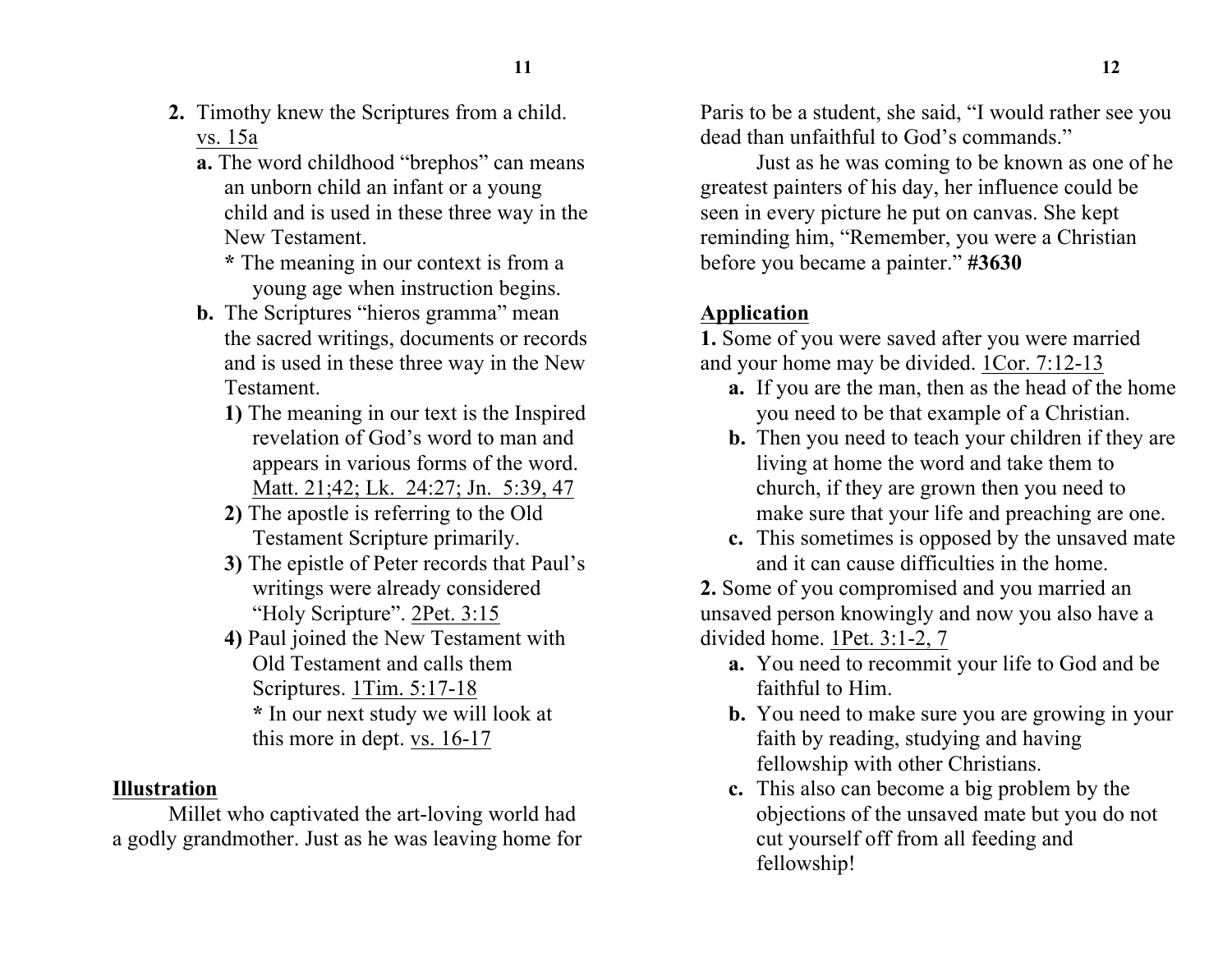- **13 14**
- **d.** The grace of God has allowed some of you to see your mates saved though you compromised but this should never be thought of as Scriptural nor true for all.

**3.** Some of you will see the fruit of you labor in your children as they walk with God even though your house is divided, as God sanctified them through your faith in Jesus. 1Cor. 7:14

- **a.** This does not mean that all our children automatically will be saved but only that they receive the benefit of the saved parent to influence those in the home to see God work.
- **b.** They as individuals must make that personal decision to walk with God.
- **c.** The Lord and Savior has no grandchildren.

# *This was the commitment of Lois and Eunice paid off!*

- **III. The contentment of Lois and Eunice.**
	- **A.** Lois and Eunice were satisfied in life seeing Timothy being used of God and his affectionate relationship with Paul through many years of ministry. 2Tim. 1:4a
		- **1.** Paul expressed his great desired to see Timothy The phrase greatly desiring "epipotheo" means to yearn for, long for or be earnest towards.
			- **a.** The word is used for our longing for our new glorified body. 2Cor. 5:2
- **b.** The word is used for Epaphrodites longing for the Philippians. Phil. 2:26
- **c.** The word is used for the Holy Spirit who dwells in us and yearns to envy against the flesh. Ja. 4:5
- **d.** The word is used for the craving of God's word as a newborn. 1Pet. 2:2
- **2.** The long years had created a close bond between the two men of love and affection.
- **3.** The relationship was like a father and son as Paul was much older and described so in the spiritual relationship since Paul was responsible for Timothy's conversion. 1Tim. 1:2a; 2Tim. 1:2a
- **4.** The separation had to have been long by this time, Paul had been abandoned by most and was lonely for his company. 2Tim. 4:9-12
- **5.** The personal harm by Alexander and his defense without anyone had worn on him. 2Tim. 4:14-16
- **B.** Lois and Eunice possibly witnessed the tears of Timothy for Paul. 2Tim. 1:4b-c
	- **1.** Tears are usually identified with pain and weakness, especially in men.
		- **a.** The perception of what a man is, according to the standards of the world is so distorted and warped that it sabotages healthy relationships with women.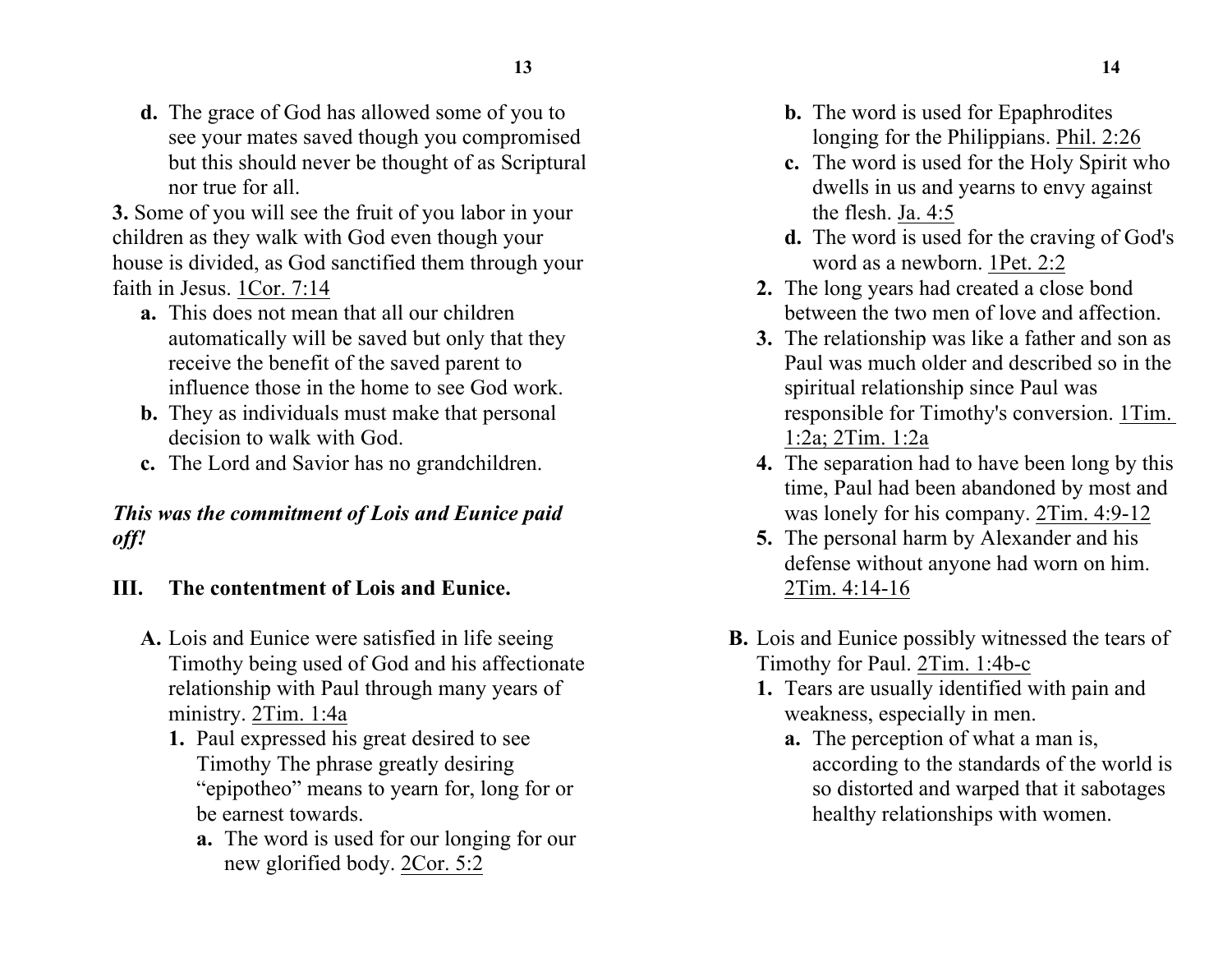- **15 16**
- **b.** The caring, affectionate, gentle and humble man is caracatured as spineless and wimpy.
- **2.** The Bible defines for us the perfect picture of what a man is to be in the person of Christ.
	- **a.** He was meek and gentle, not weak and feminine.
	- **b.** He was the servant of all, not served by all.
	- **c.** He honored and obeyed God in everything.
	- **d.** He wept.
	- **e.** He loved to the point of sacrificing His life for others instead of saving it.
- **3.** The occasion of Timothy's tears is not identified.
	- **a.** The Ephesian elders at Miletus wept over Paul and fell on his neck because he said they would see him no more, Timothy was present but he continued with Paul. **\*** The apostle cried often. Acts 20:19; 2Cor. 2:4
	- **b.** The apostle left Timothy at Ehepsus to oversee the church but he was coming back, so this probably again was not the occasion. 1Tim. 1:3; 3:14
	- **c.** The occasion could of been the most resent one when Paul left to Nicopolis where he decided to winter. Tit. 3:12
- **d.** Paul purposed that the meeting would serve to fill him with joy. 2Tim. 1:4c
	- **1)** The apostle was all alone and lonely.
	- **2)** The young man Timothy would see Paul again.
	- **3)** The meeting would be the expression of God's agape love, evident by joy produced by the Holy Spirit. Jn. 15:9- 11; Gal. 5:22
- **C**. Lois and Eunice were to an extent the ones responsible for Timothy in continuing in the things he had learned. 2Tim. 3:14-15
	- **1.** Timothy was to continue "meno" which means to hold to, remain or be stationary in the things he had learned. vs. 14
		- **a.** The word "but" is key revealing a contrast of Timothy and the false teachers who would only grow worse!
		- **b.** The object of his being steadfast, stationary and unwavering was due to the things he had learned and assured of in the gospel.
			- **1)** The word learned "manthano" means to have comprehended and understood, w e get the word disciple form it!
			- **2)** The word assured "pistoo" means to make faithful, render trustworthy, to make firm, establish or to be firmly persuaded.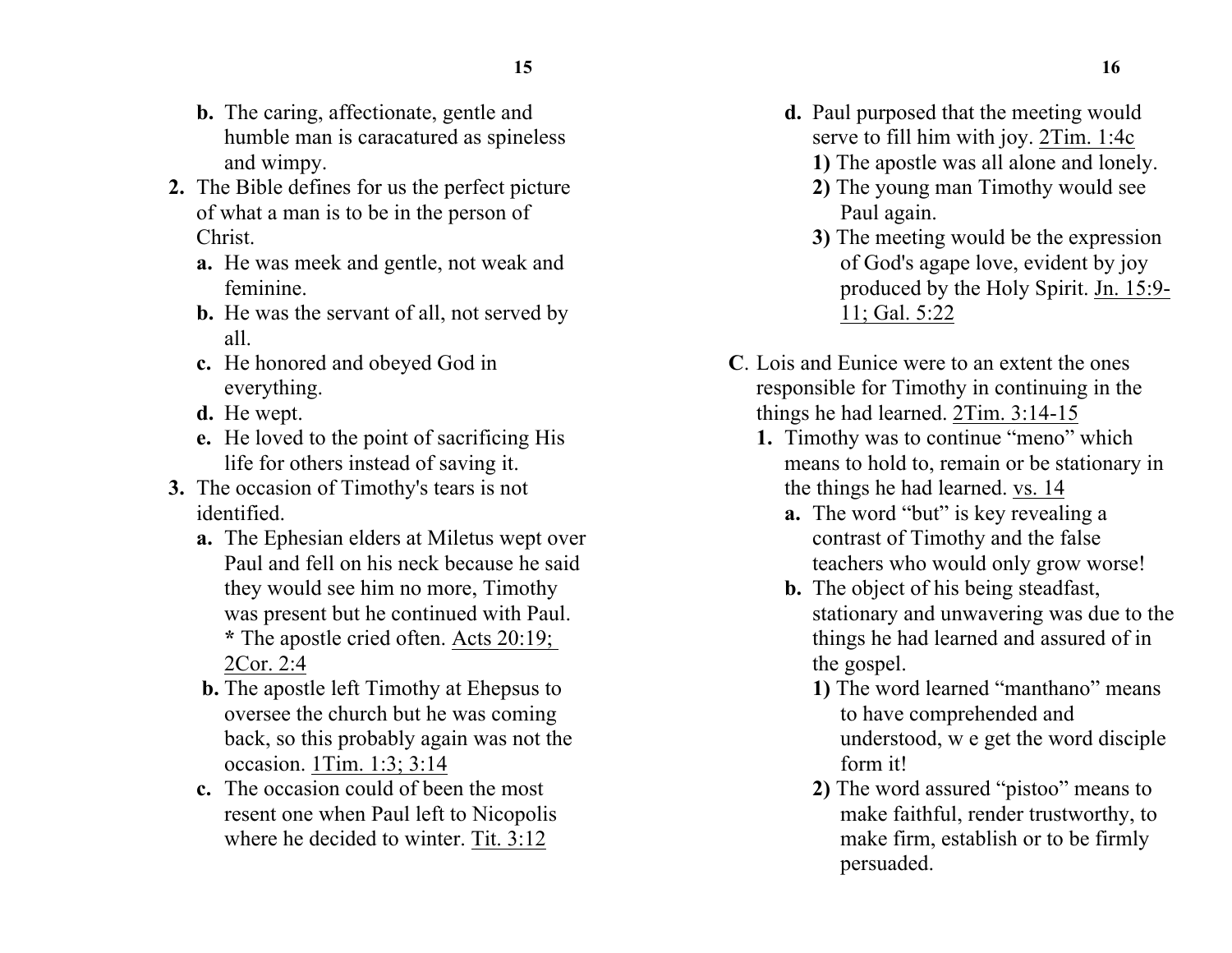- **3)** This is the only time it appears in this form.
- **4)** The young Pastor had come to a settle conviction in both his heart and mind that the things he had learned were the sum total of God's truth, fully reliable.
- **2.** The teaching of his grandmother Lois and his mother Eunice taught him the Old Testament Scriptures, the strong foundation for the gospel. vs. 15
	- **a.** Timothy had known the Holy Scriptures from childhood.
	- **b.** Timothy had known that they were trustworthy and able to make him wise for salvation through faith which that is in Christ Jesus.
	- **a.** Timothy was Paul's son in the faith. 1Cor. 4:17; 1Tim. 1:2
	- **b.** Timothy was prophesied over regarding his call. 1Tim.1:18
	- **c.** Timothy was prophesied over by the eiders and received gifts. 1Tim. 4:14
	- **d.** Timothy was declared to be like-minded to Paul for ministry, unique to all others. Phil. 2:19-22
	- **e.** Timothy was requested by Paul to be with him in his last hours on earth. 2Tim. 4:9

An aged, white-haired mother sat with a smile on her face, waiting for her famous son, Dwight Eisenhower, famous son, dwight Eisenhower, to arrive. Someone said to her, "You must be very proud of your great and illustrious son." Upon which she asked, "which son?" each one was equally great to that noble mother.

Said Dwight Eisenhower: "My sainted mother taught me a devotion to God and a love of country which have ever sustained me in my many lonely and bitter moments of decision in distant and hostile lands. To her, I yield a son's reverent thanks." #3651

# **Application**

**1.** There can be no greater joy for a parent or grandparent then to see their children and grandchildren walking with God.

**\*** "I have no greater joy than to hear that my children walk in truth". 3Jn. 1:4

**2.** There is nothing that is greater than being called to the ministry and what a delight to see one's child be called of God, knowing that as a parent you had a foundational work in it.

**\*** "I thank Christ Jesus our Lord who has enabled me, because He counted me faithful, putting me into the ministry". 1Tim. 1:12

**3.** The teaching of God's word to our children is only the beginning, for as parents we continue to pray that they may continue and to fight the good fight and not quit the race but finish it. 2Tim. 4:7

### **Illustration**